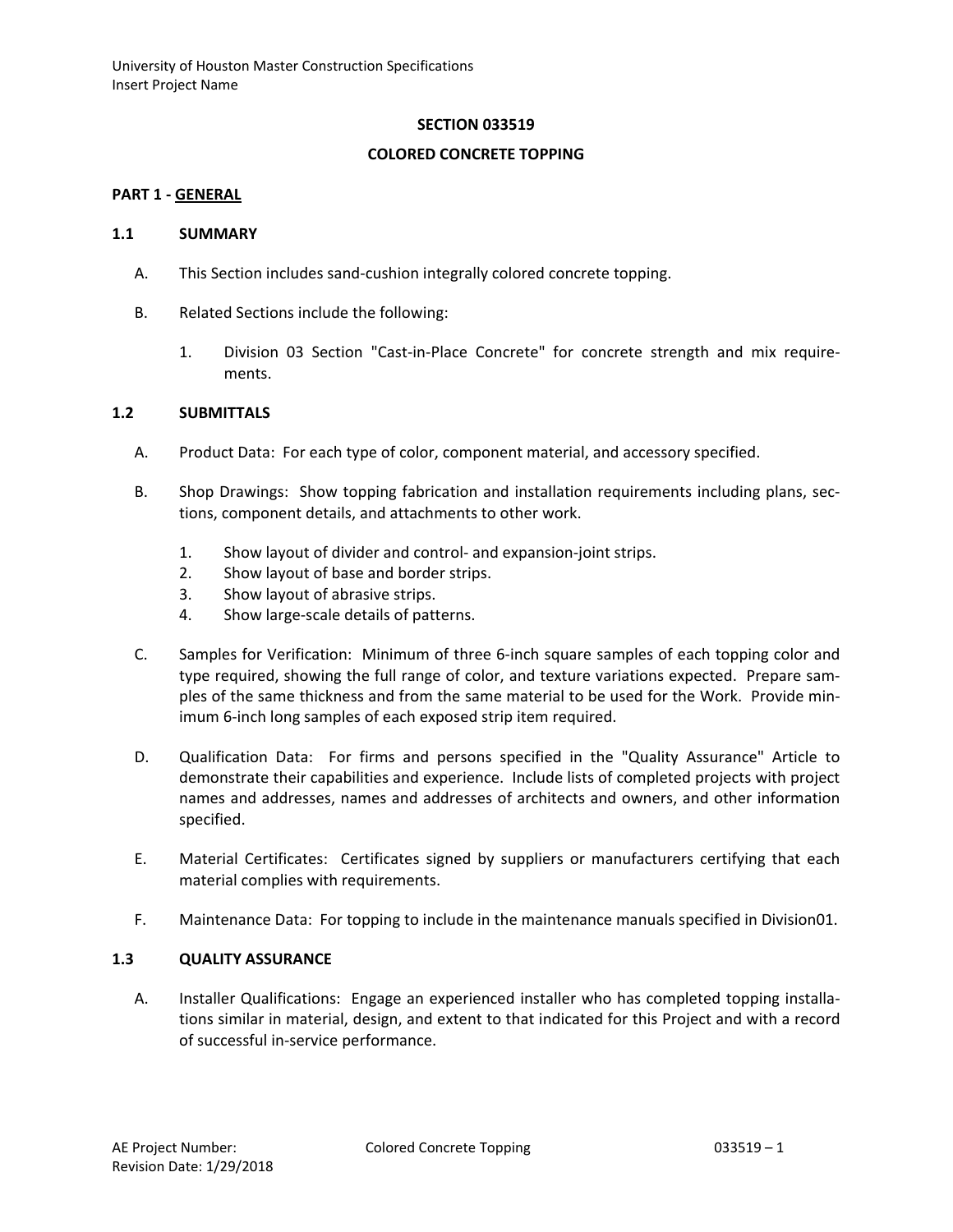- B. Source Limitations for Color: Obtain colors for entire installation from one source with resources to provide materials of consistent quality in appearance and physical properties without delaying the Work.
- C. Mockups: Before installing color topping, construct mockups for each type and color required to verify selections made under Sample submittals and to demonstrate aesthetic effects and qualities of materials and execution. Build mockups to comply with the following requirements, using materials indicated for completed Work.
	- 1. Locate mockups in the location and of the size indicated or, if not indicated, as directed by Architect.
	- 2. Notify Architect 7 days in advance of dates and times when mockups will be constructed.
	- 3. Demonstrate the proposed range of aesthetic effects and workmanship. Include divider strips and show quality of troweled finish.
	- 4. Obtain Architect's approval of mockups before proceeding with topping installation.
	- 5. Maintain mockups during construction in an undisturbed condition as a standard for judging the completed Work.
		- a. When directed, demolish and remove mockups from Project site.
- D. Pre-installation Conference: Conduct conference at Project site to comply with requirements of Division 1 Section "Project Meetings." Review methods and procedures related to installation including, but not limited to, the following:
	- 1. Inspect and discuss condition of substrate and other preparatory work performed by other trades.
	- 2. Review structural loading limitations.
	- 3. Review and finalize construction schedule and verify availability of materials, Installer's personnel, equipment, and facilities needed to make progress and avoid delays.

### **1.4 DELIVERY, STORAGE, AND HANDLING**

- A. Deliver materials to Project site in suppliers' original wrappings and containers, labeled with source's or manufacturer's name, material or product brand name, and lot number, if any.
- B. Store materials in their original, undamaged packages and containers, inside a well-ventilated area protected from weather, moisture, soiling, extreme temperatures, and humidity.

# **1.5 PROJECT CONDITIONS**

A. Environmental Limitations: Maintain temperature above 50 deg F (10 deg C) for 48 hours before and during installation.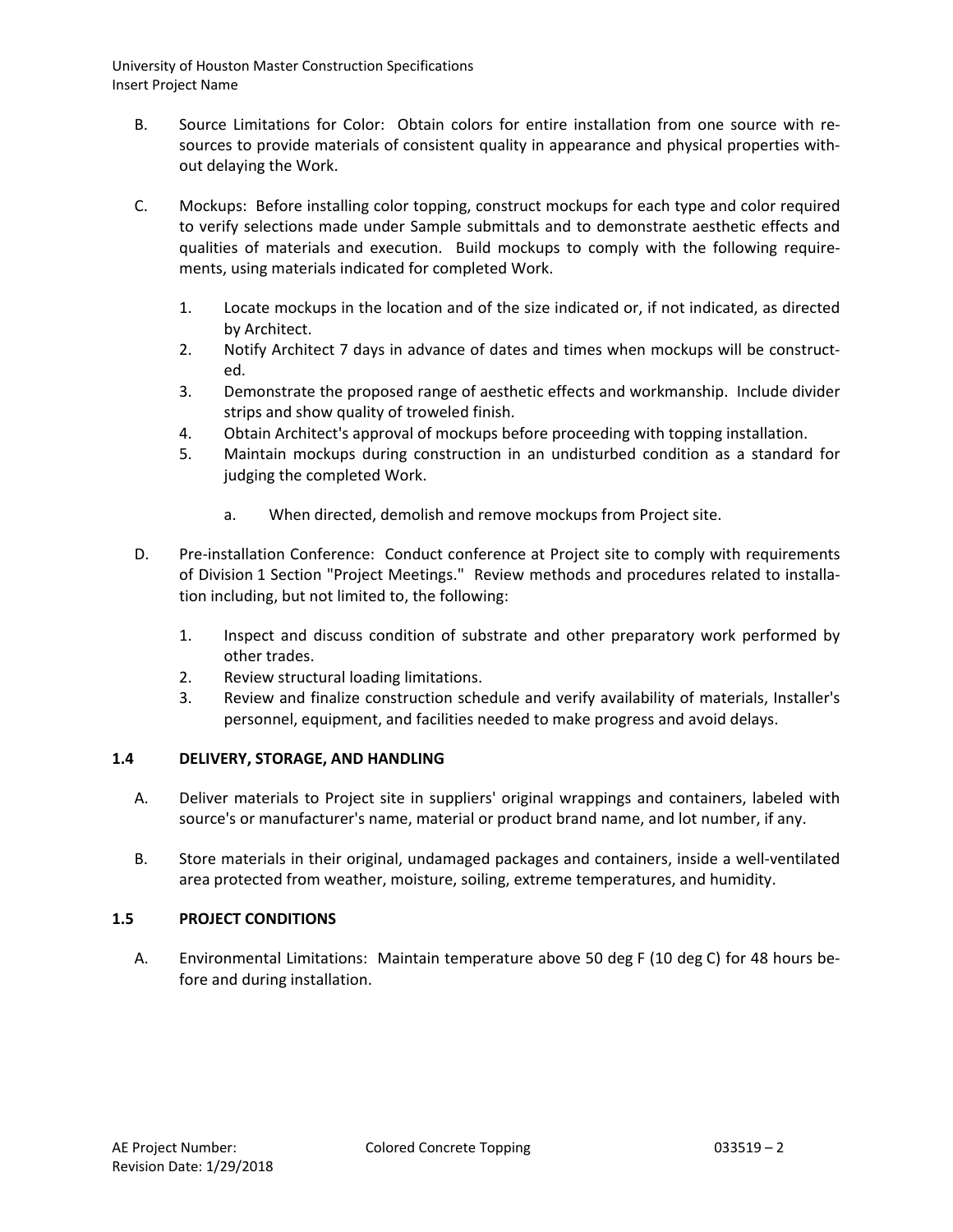## **PART 2 - PRODUCTS**

#### **2.1 MANUFACTURERS**

- A. Available Manufacturers: Subject to compliance with requirements, manufacturers offering integral color system that may be incorporated into the Work include, but are not limited to, the following:
	- 1. L. M. Scofield Company, Chromix.
	- 2. Or approved equal.

#### **2.2 MATERIALS**

- A. Portland Cement: ASTM C 150, Type 1.
	- 1. Color: As required by mix indicated.
- B. Water: Potable.
- C. Sand: ASTM C 33.
- D. Pigments: Pure mineral or synthetic pigments, alkali resistant, color stable, and compatible with matrix binder.
- E. Surface Hardener: Siliconate polymer type, Euclid Euco Diamond Hard or approved equal.
- F. Reinforcement: As specified in Section 321313 Concrete Paving. Retain one divider-strip type below.
- G. Divider Strips: Straight or angle type as required by topping pattern indicated, with anchoring device, in depth required for topping thickness indicated, and as follows:
	- 1. Bottom-Section Material: Matching top section material.
	- 2. Top-Section Material: White zinc alloy.
	- 3. Top-Section Width: 1/8 inch.
- H. Control-Joint Strips: Separate, double L-type angle or straight strips positioned back-to-back matching material, thickness, and color of divider strips in depth required for topping thickness indicated.
- I. Abrasive Strips: Silicon carbide or aluminum oxide in epoxy-resin binder.
- J. Abrasive-Strip Channel: 1/2-inch- wide-by-1/2-inch- deep, white zinc alloy or half-hard brass to match divider-strip material.
- K. Accessory Strips: Match divider-strip width, material, and color, unless otherwise indicated. Use the following types of accessory strips as required to provide a complete installation:
	- 1. Base bead and base dividers.
	- 2. Edge beads for exposed edges of topping.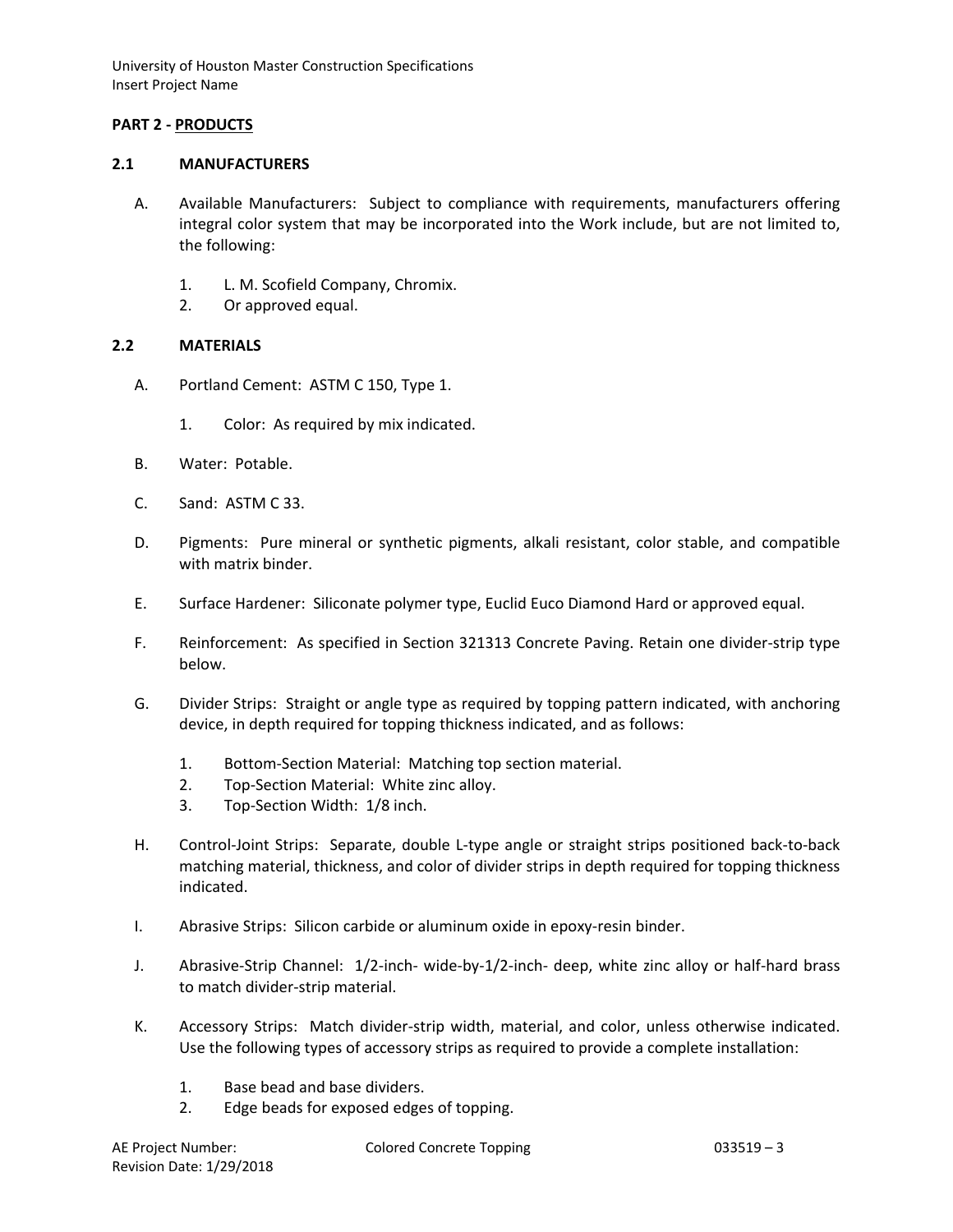- L. Isolation and Expansion Material: Closed cell polyethylene foam or silicone based sealant.
- M. Expansion Joint Strips: Back to back divider strips with sealant. Sealant is specified in Division 07 Section Joint Sealants.
- N. Sand-Cushion-Topping Isolation Membrane: Polyethylene sheeting, ASTM D 4397, 4 mils thick; or No. 15 un-perforated roofing felt complying with ASTM D 226, Type 1 requirements.
- O. Divider-Strip Adhesive: Adhesive recommended by manufacturer for this use.
- P. Curing Materials: As specified in Section 03300 and as recommended by coloring manufacturer.

### **2.3 MIXES**

- A. Concrete Topping: As specified in Division 03 Section "Cast-in-Place Concrete."
	- 1. Colors: Match Architect's samples.

#### **PART 3 - EXECUTION**

#### **3.1 EXAMINATION**

A. Examine substrates and areas, with Installer present, for compliance with requirements for installation tolerances and other conditions affecting performance of topping. Do not proceed with installation until unsatisfactory conditions, including levelness tolerances, have been corrected.

#### **3.2 INSTALLATION**

- A. Spread sand on surfaces to receive sand-cushion topping to comply with NTMA's "Guide Specification for Sand Cushion Terrazzo."
- B. Install isolation membrane according to NTMA Guide Specification.
- C. Install reinforcement, centering in topping.
- D. Install divider and accessory strips according to NTMA's written recommendations.
	- 1. Install divider strips at centers of joists or beams supporting metal deck.
- E. Install control-joint strips back-to-back directly above substrate control joints.
- F. Install angle- or T-type strips and similar accessories in adhesive setting bed without voids below strips. Provide mechanical anchorage of strips as required for adequate attachment of strips to substrate.
- G. Install abrasive-strip channels according to NTMA's written recommendations.